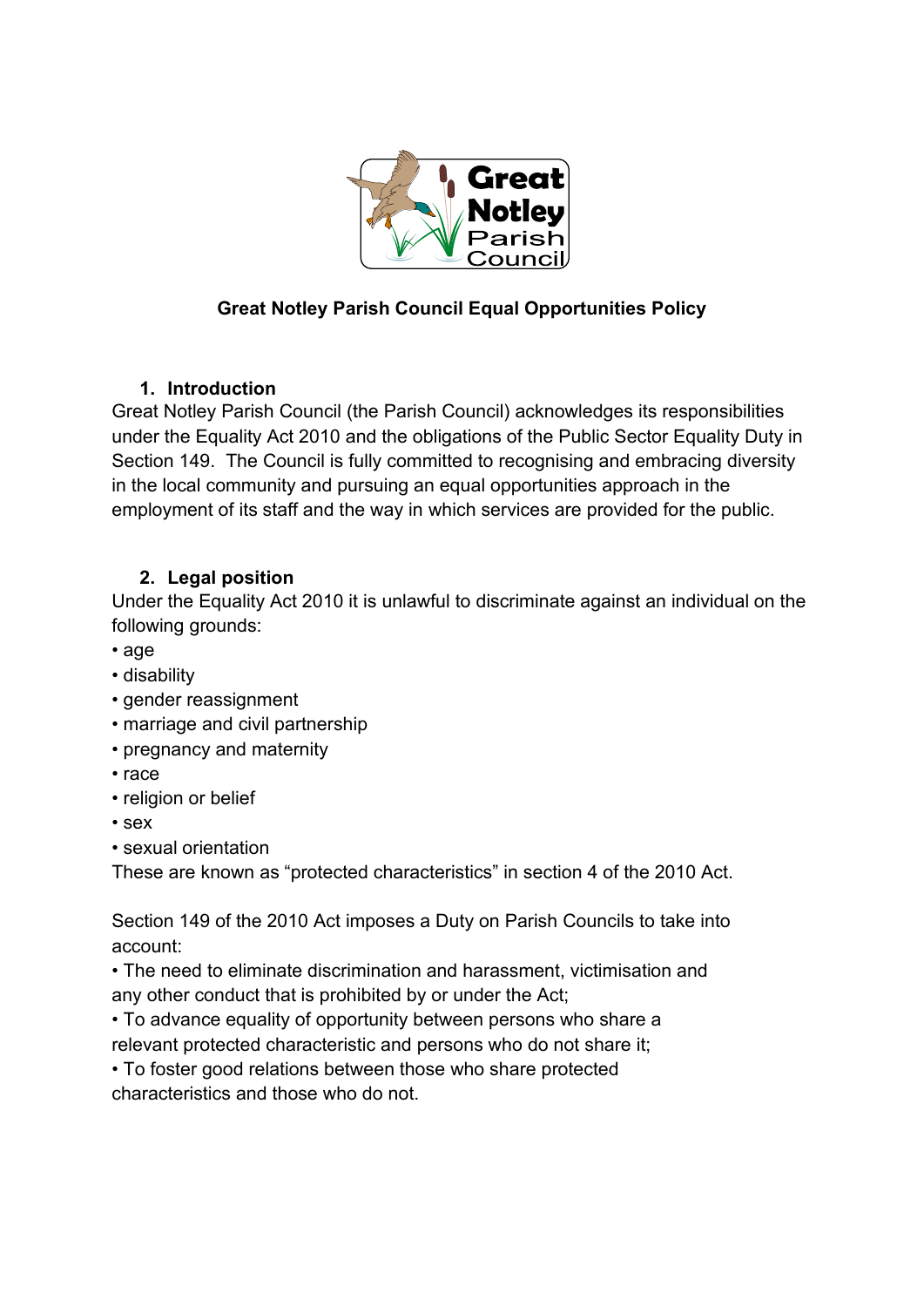# **3. Statement of Policy**

The Parish Council

• understands its obligations under the Equality Act 2010

• is fully committed to its duty**,** imposed by Section 149 of the 2010 Act

• is committed to the principle of equal opportunities and declares its opposition to any form of less favourable treatment, whether through direct or indirect discrimination, on the grounds of the protected characteristics as specified in the Equality Act 2010

• is an Equal Opportunities employer, provider of services and contractor. It is committed to the promotion, maintenance and protection of the rights of individuals. The Council is committed to making full use of the talents and resources of its employees.

The Council will ensure that all recipients of the services delivered directly by the Council is guaranteed the same opportunity.

All policies of the Council will be designed to support these principles.

### **4. The Parish Council as an employer**

Equal opportunities will be provided to all employees or prospective employees, irrespective of their characteristics.

All employees, whether full-time, part-time, fixed contract, agency workers or temporary, will be treated fairly and equally.

Selection for employment, promotion, training, remuneration or any other benefit will be on the basis of aptitude and ability. Careful consideration will be given to the drafting of job adverts and job descriptions to make sure that they are not discriminatory.

An equality data monitoring form will be issued with all job application packs and the results reviewed to assess the effectiveness of the implementation of this policy. Consideration will be given, if necessary, to adjusting this policy to afford greater equality of opportunities to all applicants and staff.

All employees will be helped and encouraged to develop their full potential and the talents and resources of the workforce will be fully utilised to maximise the efficiency of the council.

Every employee is entitled to a working environment that promotes dignity and respect to all. No form of intimidation, bullying or harassment will be tolerated.

Breaches of this Equal Opportunities Policy will be regarded as misconduct and could lead to disciplinary proceedings.